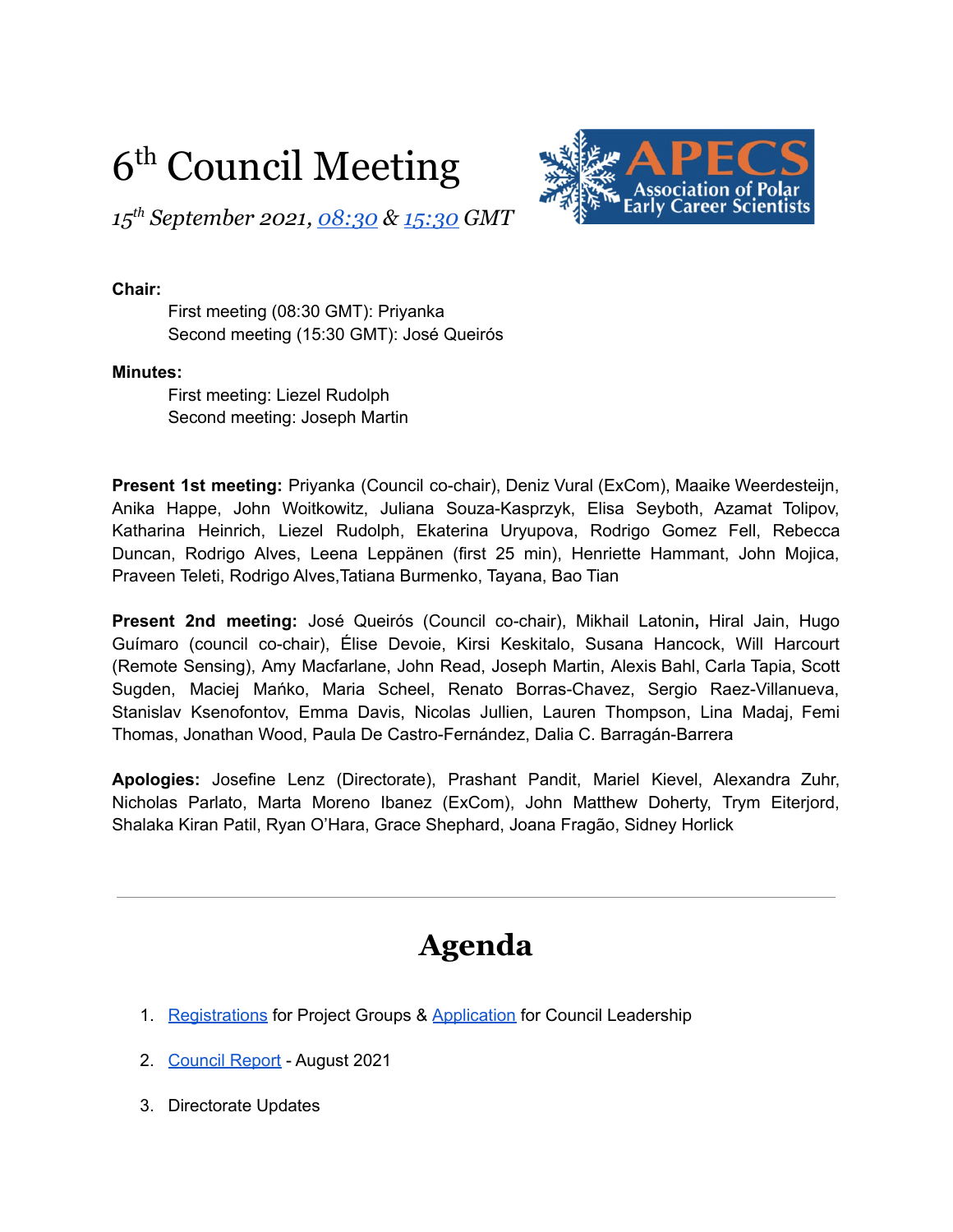I am sorry, today I can't join either of the 2 Council meetings. But I wanted to say that I really *hope you all have enjoyed your APECS Council year and that you got the maximum out of it, including new friends, skills and experience. Reading your individual Council reports, make me* believe this is true :) I think we all together did a great team job and I would like to acknowledge *all what you have contributed and achieved with and for APECS this year - congratulations!*

In terms of updates, I would like to highlight once more that a new ExCom got elected by you: *Deniz, Marta, Gwen, Mathieu and Susana are your APECS ExCom 2021/22 (congratulations/welcome & thanks for voting)!*

*Please note that TODAY is the deadline to sign-up for project groups - please consider continuing! (you may still join later but your star may be delayed as Project Group Leads & ExCom start with approval) - and TODAY is also the deadline to apply for Council Leadership!*

*Further, we are in the process of drafting agreement letters and also the job announcement for the Directorate at the new host institution! Please be aware that the situation around the new host and offices is still confidential until the official announcement (even though the new host got quite excited already and words were too easily spread).*

*Thanks for all your contributions in various ways in the Council 2021/22!! Cheers, Josefine*

- 4. ExCom Updates
- 5. National [Committees](https://docs.google.com/document/d/1L3Y8pzbKzQARkfHhHMlyY3X5J14LlqXlOjWd7OxkO6w/edit#) and Project Group Updates
- 6. AOB
- 7. Informal meeting at <https://www.wonder.me/>

# **Minutes**

### **(08:30 GMT)**

#### Meeting [recording,](https://drive.google.com/file/d/1Px4Gg8BQ1TDhOynZK_cbQmgg7A_UTgHp/view?usp=sharing) Chat [recording](https://drive.google.com/file/d/1RpwhBYPJhZd3tD97fKbyXECL4gdJ7PdH/view?usp=sharing)

Greetings from Priyanka.

- 1. Registrations for Project Groups & Application for Council Leadership:
	- Registrations for PG and Applications for Council close today (i.e., 15th Sept., 2021, 11:59p.m).
- 2. Council Report August 2021:
	- The Council will have a chance to review the report ([https://docs.google.com/document/d/1-HMjULfUxBGxnTFTNa4Z87wlRT](https://docs.google.com/document/d/1-HMjULfUxBGxnTFTNa4Z87wlRTU9F1VNg7orV_CPPog/edit) [U9F1VNg7orV\\_CPPog/edit](https://docs.google.com/document/d/1-HMjULfUxBGxnTFTNa4Z87wlRTU9F1VNg7orV_CPPog/edit))
- 3. Directorate Updates (read by Priyanka on behalf of Josefine):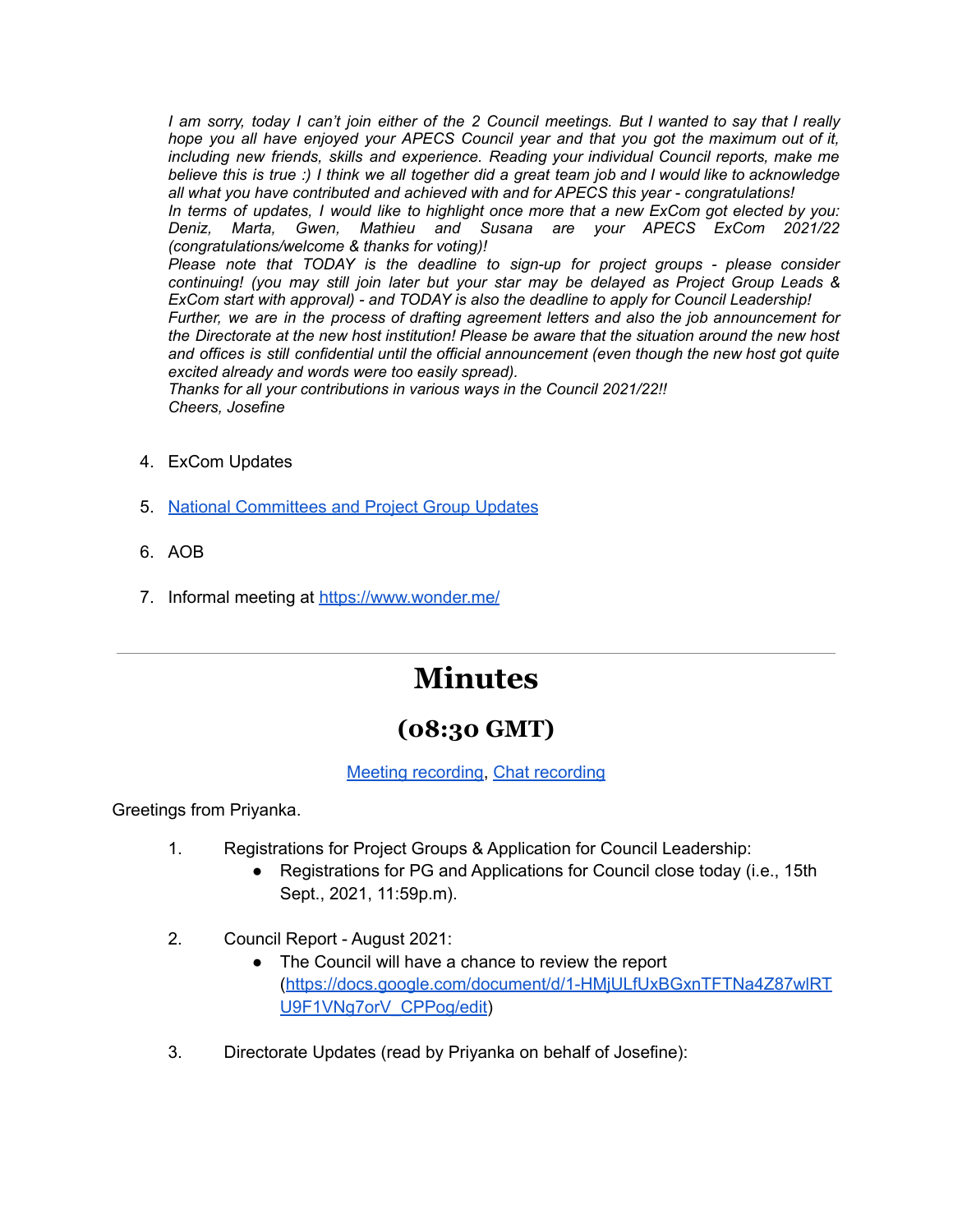*I am sorry, today I can't join either of the 2 Council meetings. But I wanted to say that I really hope you all have enjoyed your APECS Council year and that you got the maximum out of it, including new friends, skills and experience. Reading your individual Council reports, make me believe this is true :) I think we all together did a great team job and I would like to acknowledge all what you have contributed and achieved with and for APECS this year - congratulations!*

*In terms of updates, I would like to highlight once more that a new ExCom got elected by you: Deniz, Marta, Gwen, Mathieu and Susana are your APECS ExCom 2021/22 (congratulations/welcome & thanks for voting)!*

*Please note that TODAY is the deadline to sign-up for project groups - please consider continuing! (you may still join later but your star may be delayed as Project Group Leads & ExCom start with approval) - and TODAY is also the deadline to apply for Council Leadership!*

*Further, we are in the process of drafting agreement letters and also the job announcement for the Directorate at the new host institution! Please be aware that the situation around the new host and offices is still confidential until the official announcement (even though the new host got quite excited already and words were too easily spread).*

*Thanks for all your contributions in various ways in the Council 2021/22!! Cheers, Josefine*

- 4. ExCom Updates:
	- Deniz: Thanks PG and everyone's participation and inputs.

Thank you for your dedication and valuable support to APECS throughout the year!

-Handbook updates: Second draft is in process of being adopted after 2nd round of commenting. Handbook final version to Council vote.

#### 5. National Committees and Project Group Updates:

- Katrina Heinrich APECS Iceland: have a logo, planning a short event for Polar Week – give PhD & researchers an opportunity to present their research. Maybe a continuing event if it goes well. Presentation during Arctic Circle conference to present APECS.
- Deniz remember to share your events with APECS to promote.
- Juliana Souza-Kasprzyk APECS Brazil: Two webinars, Polar Week will be celebrated with APECS Portugal. Mostly lectures for schools and universities, open to anyone who wants to take part.
- Liezel Rudolph APECS South Africa New leadership team, Video competition for Polar Week.
- Rebecca Science communication seminar
- Azamat Tolipov Creating databases to facilitate data sharing (sorry I didn't get all of this)
- Priyanka Indian Polar Research Network (IPRN): new logo being made, new leadership team is elected, new term will start from October 1 itself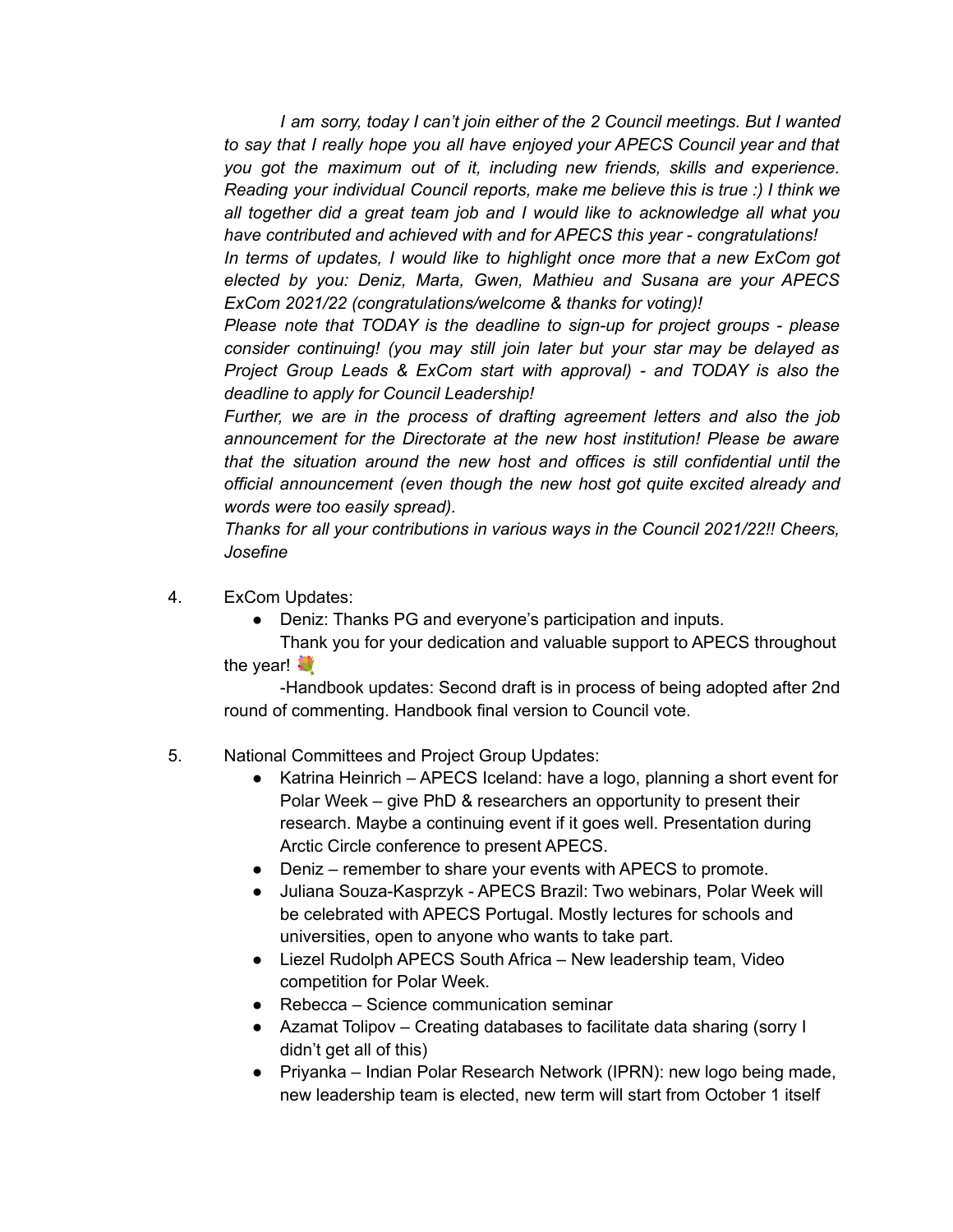and many new information and changes will be shared and updated on the website and social media platforms as well in time.

6. AOB

7. Anyone can join the informal meeting at <https://www.wonder.me/> after this meeting.

# **Minutes**

### **(15:30 GMT)**

#### Meeting [recording,](https://drive.google.com/file/d/1HqxY7y54DLT268rclGeE-qFW1vq-PFEY/view?usp=sharing) Chat [recording](https://drive.google.com/file/d/1zgAnjbxYJXewq1hgEA-RKYq1QsdIIqsU/view?usp=sharing)

The Chair (José Queirós) began by thanking everyone for their participation.

- 1. Registrations for Project Groups & Application for Council Leadership:
	- Note that applications were open for project groups as well as council leadership in the next term.
- 2. Council Report August 2021:
	- The Chair noted that the Council Report has been completed and can be found linked in the agenda.
- 3. Directorate Updates:
	- The Chair read a statement from the APECS Director who was unable to attend which can be found in the agenda.
- 4. ExCom Updates:
	- No ExCom members were present for the Council meeting. The updates provided thanked everyone for their dedication and support and noted that the final handbook would be subject to Council vote before the end of the term.
- 5. National Committees and Project Group Updates:
	- Updates were provided by the following National Committees Canada, Portugal, Denmark, Argentina, Switzerland, Colombia, USA and Turkey. It was indicated that Pakistan and Greece are getting National Committees established. The Chair provided updates from Germany and Norway in absentia. Project Groups also gave updates mostly recruiting interest for the next Council term with others highlighting resources available to PGLs and members. Detailed NC and PG updates are linked at Agenda item 5. (Minutes recorder's connection failed several times during this agenda item)